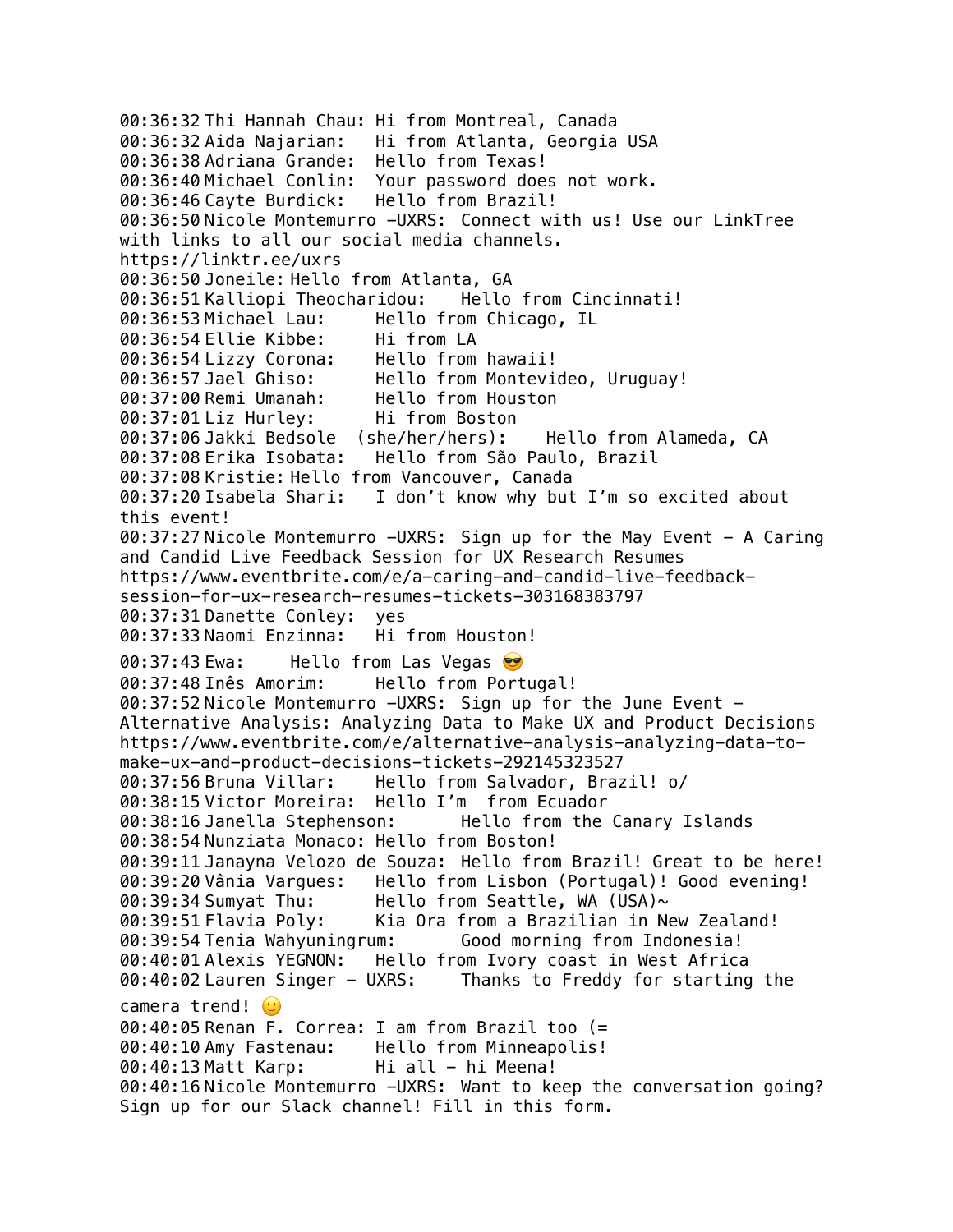https://forms.gle/4pFyZJyreEdvPWoZ6 00:40:17 Dao Chantes: Greeting from New York! 00:40:20 Edith Garcia She/Her: Hi all from San Francisco! 00:40:21 Adriana Grande: Brazil too! 00:40:23 Marjolein / Lisboa / UXR: Hello from Lisbon 0 00:40:28 Christy Harper: Hello from Houston 00:40:31 Andrea Williams: Hi from NY! 00:40:31 Freddy Cruz: 00:40:32 Kat: What happens when you define a problem but when you get to interview, the results you get is not what you intended. What do you do at that point? 00:40:36 Paula Ordoñez: hi! from Argentina! 00:40:37 Lyndsay Thackrah: Hello from Somerset, UK 00:40:42 Shawntel C: Hello from Brooklyn, NY! (currently in Cambridge, MA for work $\odot$ ) 00:40:44 Kat: hello from Northern California! 00:40:52 Daniel Hayward: Hi, Im from Chicago 00:40:55 Jiavanna Kinsel: Hello every one from Boston! 00:40:57 Candice Stanfield-Wiswell (she/her): Hello from Washington, D.C. 00:40:59 Jonathan D'Ambra: Hi from Seattle! 00:41:06 Zoom user: Hey everyone!! 00:41:11 Carl Hewitt: Greetings from Queens NY 00:41:20 Atria Azarmi: Hi from Southern California  $\circ$ 00:41:27 Janet S: Hi from San Francisco!!! 00:41:48 Jean-Francois Poulin: Working with Meena is one :) 00:42:18 Lauren Singer - UXRS: This session will be recorded and posted on our Youtube channel after the event https://www.youtube.com/channel/UCbhHzt5UfetbARUebUaJgvQ? view\_as=subscriber 00:42:33 Lauren Singer - UXRS: Make sure to subscribe so you get notifications of when we have a new recording up! 00:42:36 Maria Aakvik: Hi, I am from Stavanger, Norway 00:42:46 Cheenu Chari: So true 00:44:13 Nicole Montemurro -UXRS: Post your questions for Meena in the chat 00:44:46 Emily Zhang: exactly 00:45:13 Parker Sorenson: Also too many products with too many issues. Could spend all day providing feedback. 00:47:42 Cynthia Tai: MVP 00:47:44 Álvaro !: This resonates. When we objectify people we start to miss the nuance of the complexity of a full life, not one that revolves around just us. 00:47:46 Amy Fastenau: So good! I agree!! 00:47:55 Carey Petersen: I would have alcohol poisoning 00:47:59 Veronica Wojnas: My favourite is M"V"Ps that are actually not viable 00:48:05 Matt Jongbloet (He/Him): Minimum Viable Player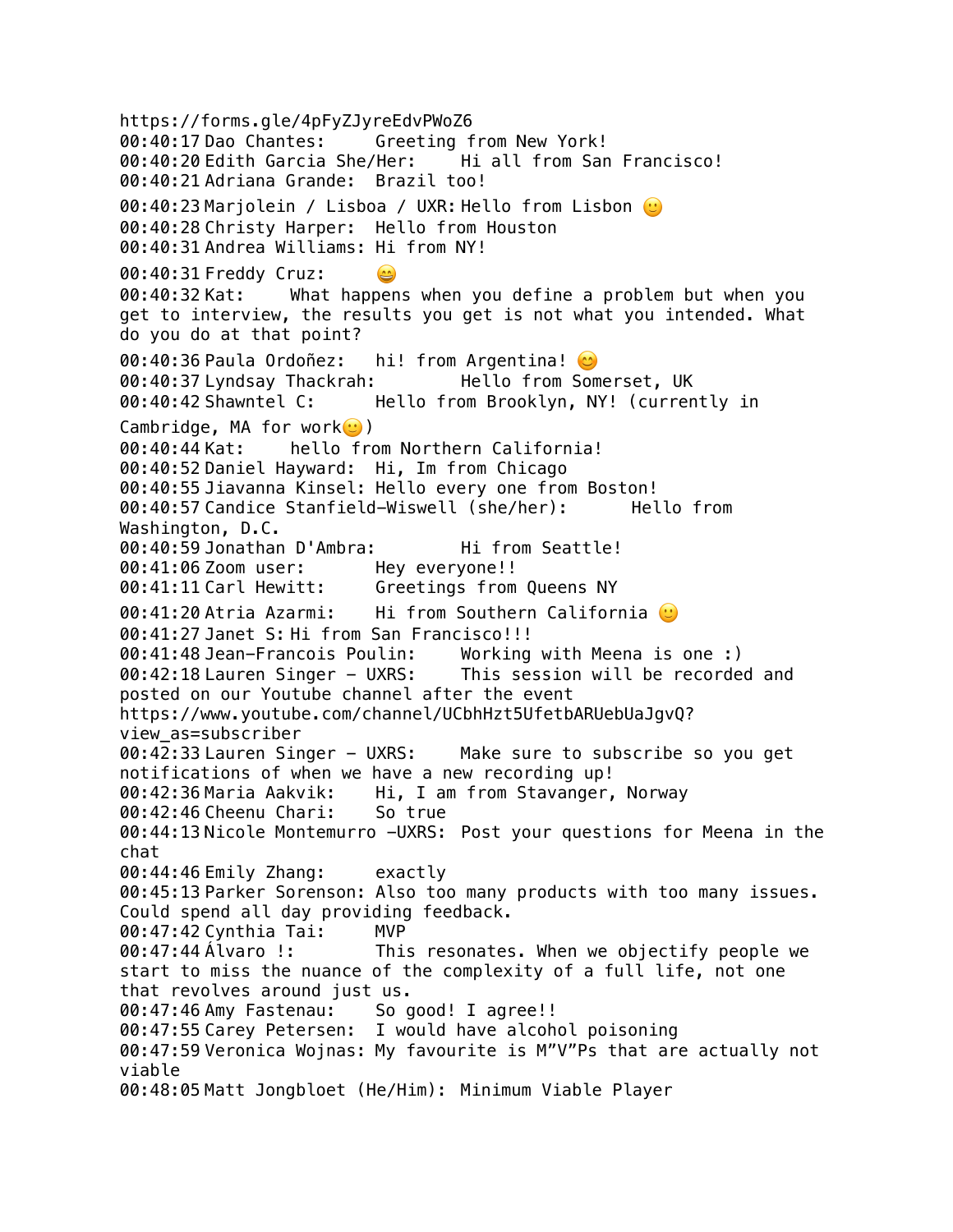00:48:06 Lauren Singer - UXRS: Yes Veronica!! 00:49:29 Nicole Montemurro -UXRS: Connect with us! Use our LinkTree with links to all our social media channels. https://linktr.ee/uxrs 00:51:48 Nunziata Monaco: 00:51:56 Edith: Yes Canada! 00:52:58 Jakkii Musgrave: Hahaha very British Pub esque 00:52:59 Lauren Singer - UXRS: MVP shots and the twig+fish pub! 00:53:01 Jakkii Musgrave: I love it 00:53:04 Zoom user: Haha 00:53:42 luciana.zamprogne@myob.com: I was about to order a pint and some fish n chips  $\bigcirc$ 00:54:14 Nicole Montemurro -UXRS: Post any questions you have for Meena here in the chat 00:54:34 Jiavanna Kinsel: This is great ! 00:55:44 Parker Sorenson: Would align be accomplished through interviews with stakeholders? 00:56:54 Parker Sorenson: Thank you :) 00:58:36 LeeAnn Maryeski: When you involve stakeholders in the gather phase, do they ever hone in on parts of the stories that become less relevant or valid once you analyze and synthesize? 01:00:44 Michael Lau: How much effort did it take to arrive at that question? 01:02:04 Amy Calhoun: Should we ask how they tried to find the info they needed and why rather than why they didn't use the City website? 01:03:16 Jessica Wood: What sites are they using instead to find info? 01:03:25 Cheenu Chari: Love this breakdown 01:04:23 Ewa: Will we have access to the deck after this session?<br>01:04:45 Amy Fastenau: 00 01:04:45 Amy Fastenau: ^^ 01:04:52 Nicole Montemurro -UXRS: Yes! This session will be recorded and posted on our Youtube channel after the event https://www.youtube.com/channel/UCbhHzt5UfetbARUebUaJgvQ? view\_as=subscriber 01:04:54 Gabriel Morais: As a Product Manager, I would be quite skeptical that "trust" is the main need in the first place.. 01:05:10 Easton, Jeffrey: Unfortunately I have to run - thanks Meena 01:05:56 Erin Nedza: This is what we do in education with our little one. Meet them where they are at with the knowledge base they have from their experiences and community. 01:06:11 Carol Kramme: I would like to hear more about how "trust" and "confidence" were the focus (unless this was just an example to talk about the process) 01:06:36 Alexis YEGNON: What is the main difference between the two last questions? 01:06:47 Meng Li: So did this study start with the hypothesis that people don't ues the COB's website because of the lack of "trust and confidence"? In my mind i can see there could be other reasons ppl don't use government website. 01:07:20 Seyma Toker: Agreed!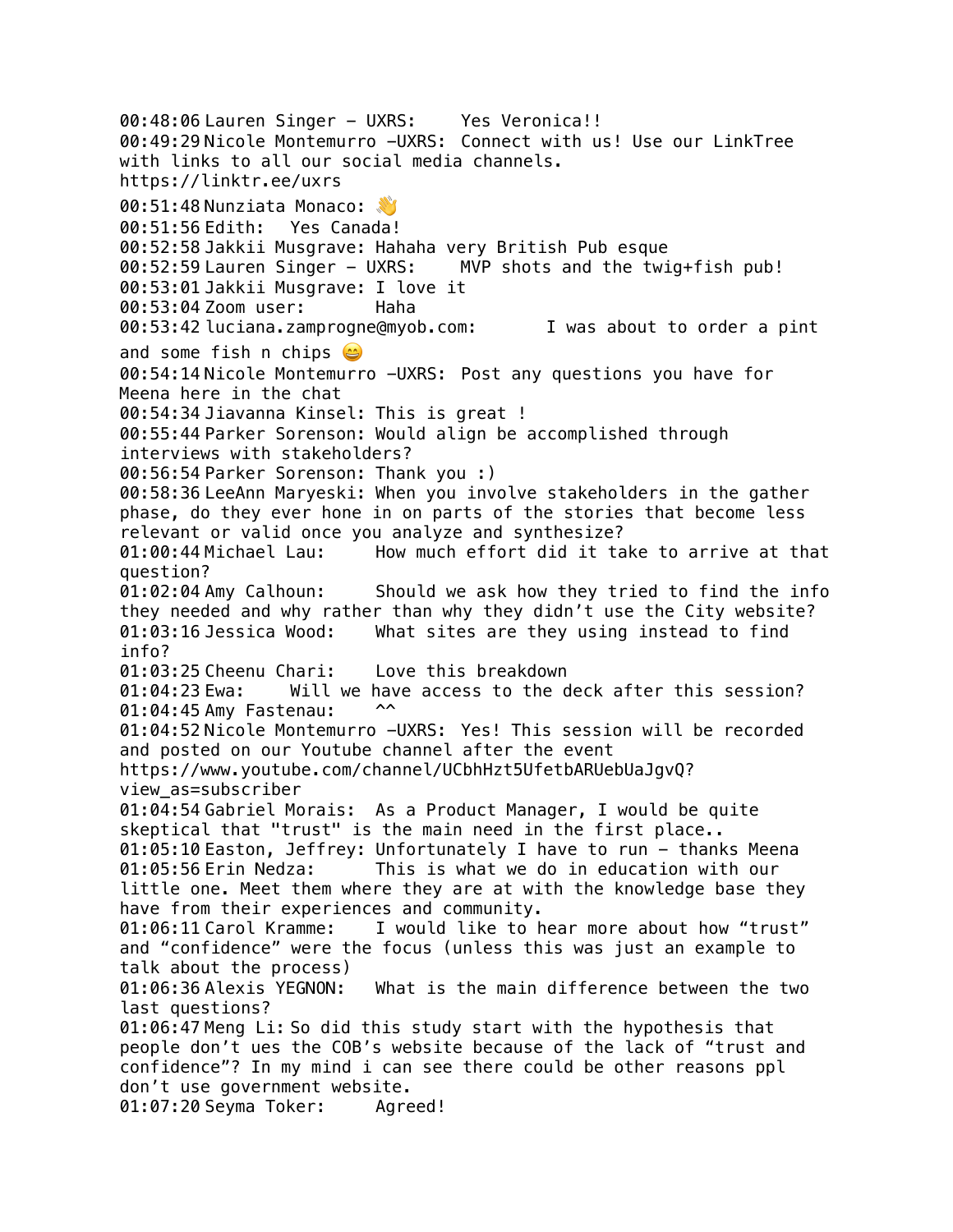01:07:49 Amy Fastenau: It seems like it all links to trust and confidence at the core though… 01:07:56 Chris Eklund: CYA 01:08:21 Lauren Singer - UXRS: Kevin - if you have a question, definitely add it to the chat! 01:08:27 Lauren Singer - UXRS: (I see your hand is raised) 01:08:29 Edith: @Gabriel and @Carol - I think the trust and confidence idea is a good fit for a government project  $-$  a good case study might be the website rollout of Obamacare (which clearly had huge questions about trust and confidence). If you remember in the initial phases that was lost  $-$  crashing website, not intuitive etc...I'm sure the City of Boston is contending with many of the same issues that most governments (and especially municipalities deal with) 01:08:42 Meng Li: when talking to people in my city, it seems though people would go for govenrment website as source of truth but abandon it because of the the poor information architecture 01:08:48 Michael Lau: What are some examples of constraints that applied in the example? 01:09:28 Veronica Wojnas: I also wonder, to Phase 1, how you knew where to kind of stop with the trust conversation? i.e. how did you scope your question so participants didn't go off on irrelevant tangents (e.g. hacking, etc.)? 01:09:28 Erin Nedza: @MengLi I believe they were attempting to determine what trust means among their participants from their everyday experiences in order to build the participants' confidence and then based on their definitions of trust, how that relates to the CoB. 01:09:40 Liz Rankin: Will the slides be shared - I like the visualization of this story 01:09:51 Gabriel Morais: @Edith. Thanks. It clarifies the first assumptions taken in this particular case. 01:09:59 Nunziata Monaco: impossible 01:10:09 Malia Canann: 2 part question: 1. How would you recommend coaching/mentoring non-research colleagues (even UX designers) on this 5 step process? 2. Is it even ideal to coach/teach this process with non-research colleagues, if the intention is to then be hands-off and essentially set these colleagues loose? 01:10:23 Lauren Singer - UXRS: Yes the slides will be shared on our website following the event, along with the link to the recording! 01:10:39 Tom UX Chang: Following up on @Meng Li, do you start with a random selection of users and then identify age cohorts, internet access, etc. or design your target group based on assumptions first? 01:10:51 Meng Li: @Erin that's true, the poor user experience on the site can affect their sense of trust 01:11:08 Aaron Esau: Does anybody use remote usability testing like TryMyUI or UserTesting for general research? 01:11:33 Atria Azarmi: Curious to hear if you include any quantitative data in your process. If so, would love to know when in your process you look at quantitative data and how you approach that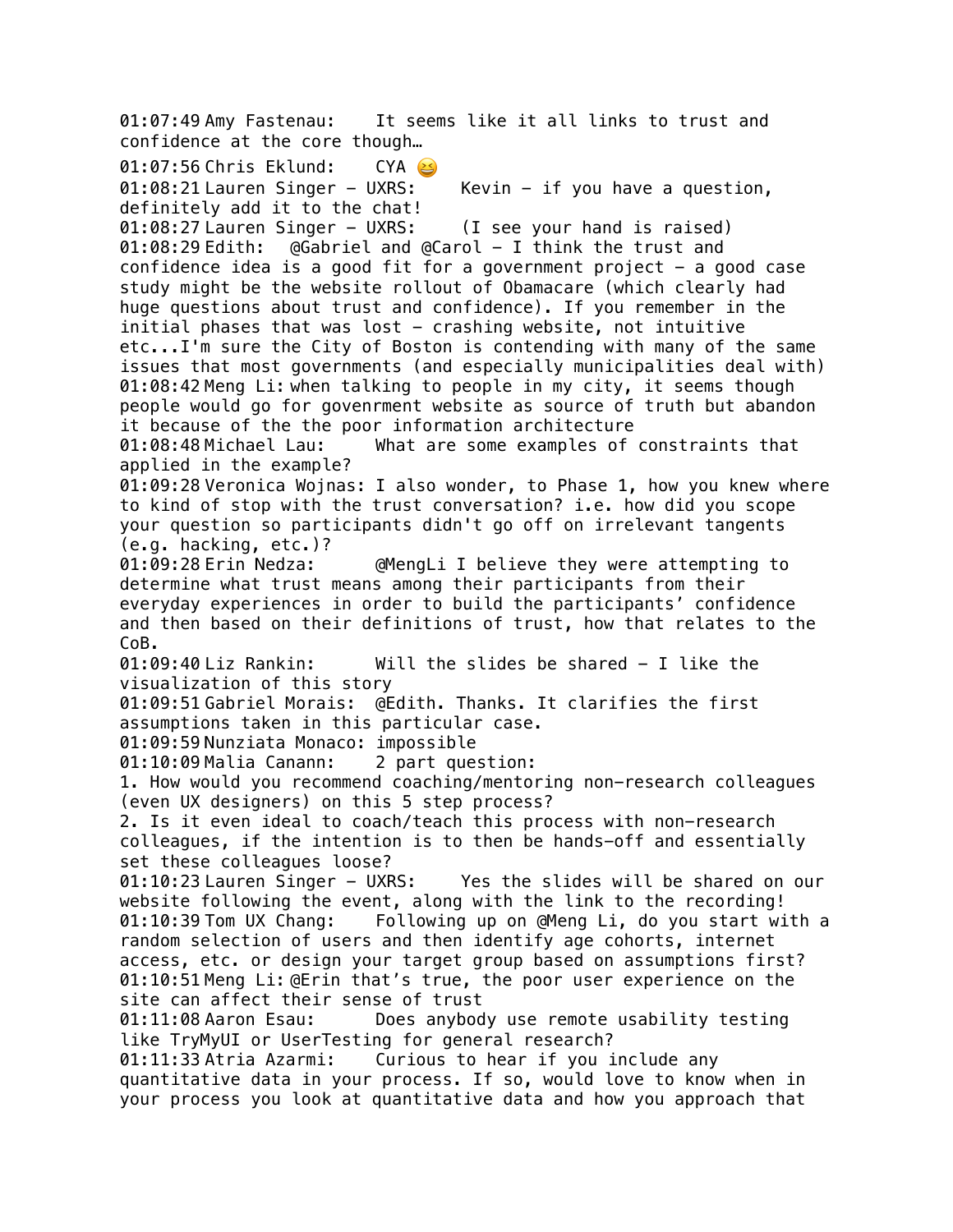data and analyze it along with qualitative data. 01:12:06 Veronica Wojnas: I was also wondering about the process of that initial phase 1 hypothesis, i.e. did it come from internal workshops with staff, desk research, something else? 01:13:03 Edith: I would like to second Atria Azarmi - qualitative and quantitative research should ideally act in complement - is there a quantitative approach that is used to complement qualitative information in your work? 01:14:22 Cara Suriyamongkol (she/her): THANK YOU I feel like this is the language I have been looking for.  $3/4$  doesn't mean anything  $$ what really matters is the variety and depth of information 01:14:56 Vibha Bhagwat: I need to drop. Will catch up with the recording. Thanks UXRS & Meena! 01:15:04 Janet S: ^Atria/Edith - combine with quant when you want to answer "how many…….?" questions. When you want to quantify evidence, attitudes, opinions, etc about x, y or z… 01:15:09 Gabriel Morais: @Atria. I reckon that transforming any Qualitative data in some sort of Quantitative data helps to convince the decision makers. For example, I am looking to use a tool like this to translate face reactions into a graph https://www.linkedin.com/ feed/update/urn:li:activity:6914720455379558400/ 01:17:07 Nicole Montemurro -UXRS: Want to keep the conversation going? Sign up for our Slack channel! Fill in this form. https://forms.gle/4pFyZJyreEdvPWoZ6 01:17:25 Alexis YEGNON: When can we see the deconstruction? 01:20:50 Cara Suriyamongkol (she/her): I would be interested in any studies around loss of investment with the loss of human connection if a link to that study could be shared, that would be great  $-$  thank you! 01:20:52 Cynthia Tai: How can we share the qualitative findings to quantitative-focused stakeholders? 01:21:47 Kim Zentz: Would you comment on using this method on designing policies that improve inclusion and equity? 01:21:59 Atria Azarmi: @Janet S - Sure! Qual can quantify some actions, but that's not the only thing it's capable of. It can give you hints/ clues on user behaviors and much more when combined with Qual. 01:22:04 Marianne Carpentier: How do you convey your team that 1 quantitative feedback is really relevant when the team feels it has no real weight because it's only one person? Like a stakeholder saying "yeah we are not going to address that because only one person said it", when deep down you know as a UXR that it's super relevant. What advices do you have for convincing the stakeholders of the relevance of the feedback? 01:22:07 Dao Chantes: Thank you! 01:22:11 Rida Noor: that was amazing!!!! 01:22:13 Lydia: Thank you 01:22:15 Lisa Z: Thank you! 01:22:15 Rida Noor: Like wow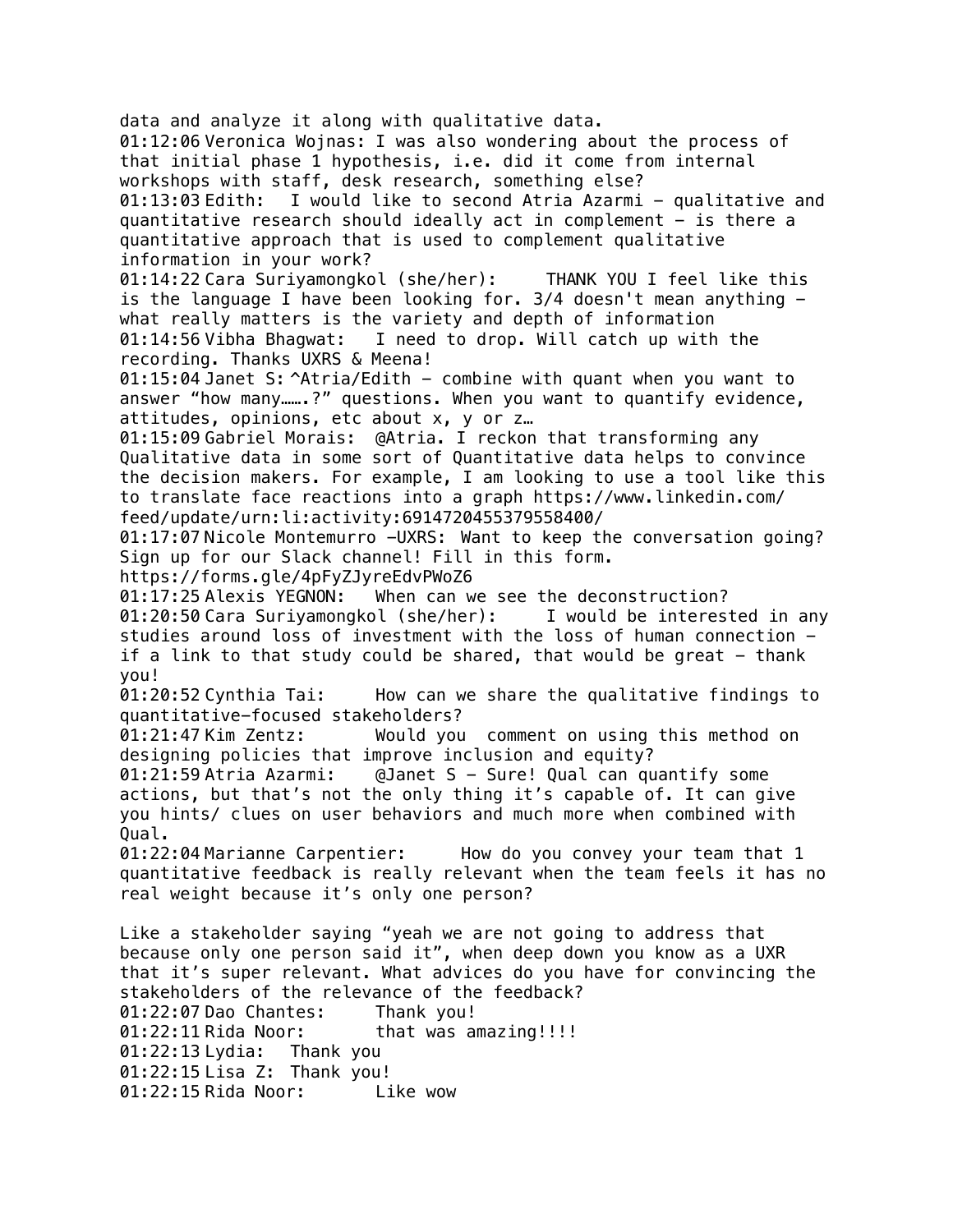01:22:19 Trinity Liu: thank you 01:22:19 Jacqui Miller: Thank you 01:22:20 Jiavanna Kinsel: Thank so you much ! 01:22:21 Amy Calhoun: This was so helpful! Thank you! 01:22:24 Enz Baur: that was amazing!! 01:22:25 Zoom user: very easy to digest!! thank you!! 01:22:26 Robert Manukyan: Super insightful. Will your presentation be shared? 01:22:26 Yxsel Melendrez Ramirez: Loved it! Thank you 01:22:30 Oluwafisayo Ogundoro: Thanks Meena 01:22:30 Amy Orange: Thank you! 01:22:31 Kristie Nguyen: the insight was so helpful, thanks Meena! 01:22:31 Carol Kramme: TIMELY for me, thank you 01:22:32 Victor Moreira: Thank you was wreat 01:22:32 Janayna Velozo de Souza: Thank you Mean!! 01:22:34 Jennifer Hunsecker: That was amazing! 01:22:34 Zoom user: great presentation  $\ddot{\bm{\omega}}$ 01:22:34 Vinícius Sasso: Great session! Very thoughtful! Thank you so much! 01:22:36 Oscar Yepes: thank you! This was great. 01:22:38 Álvaro !: @Cynthia I would question why it Is that they need it to be quantitative. If they are wanting to avoid blame, then you can use that to build your story in a way that would resonate. 01:22:42 Amy Fastenau: Thank you! This was great and I can't wait to share it with my team! 01:22:43 Kristie: thank you! 01:22:46 Álvaro !: Thank you @Meena! 01:22:48 Jacqui Miller: Love the focus on creating a common language of research within the organization 01:22:49 Rico: 01:22:49 Samuel Bendriem: This has been one of the best UXRS talks I've seen in years! 01:22:51 Sara Loup: Thank you Meena! 01:22:53 Brandon Tidwell: Great content and fantastic job presenting! 01:22:57 Mary Margaret Vanderwall: what is the number one pitfall do new user researchers fall into when entering the industry? 01:23:24 Nicole Wallace: Amazing presentation, one of the best I have seen on Qual Research! 01:23:29 Edith: Thank you so much @Meena for the incredible presentation! We are so lucky to have you at Bentley :) 01:23:33 Zoom user: How do you work with stakeholders who are in a solution first mindset and come up with agressive timeline. Example: I want to know if our customers would like this product in 2 weeks. 01:23:37 Jan Grunt: Thanks a lot Meena and UXRS. I need to drop. Bye all  $\mathcal{S}$ 01:23:45 Bobby Bishop: incrementally incredible is my new band name 01:23:52 Nicole Montemurro -UXRS: Yes! This session will be recorded and posted on our Youtube channel after the event https://www.youtube.com/channel/UCbhHzt5UfetbARUebUaJgvQ?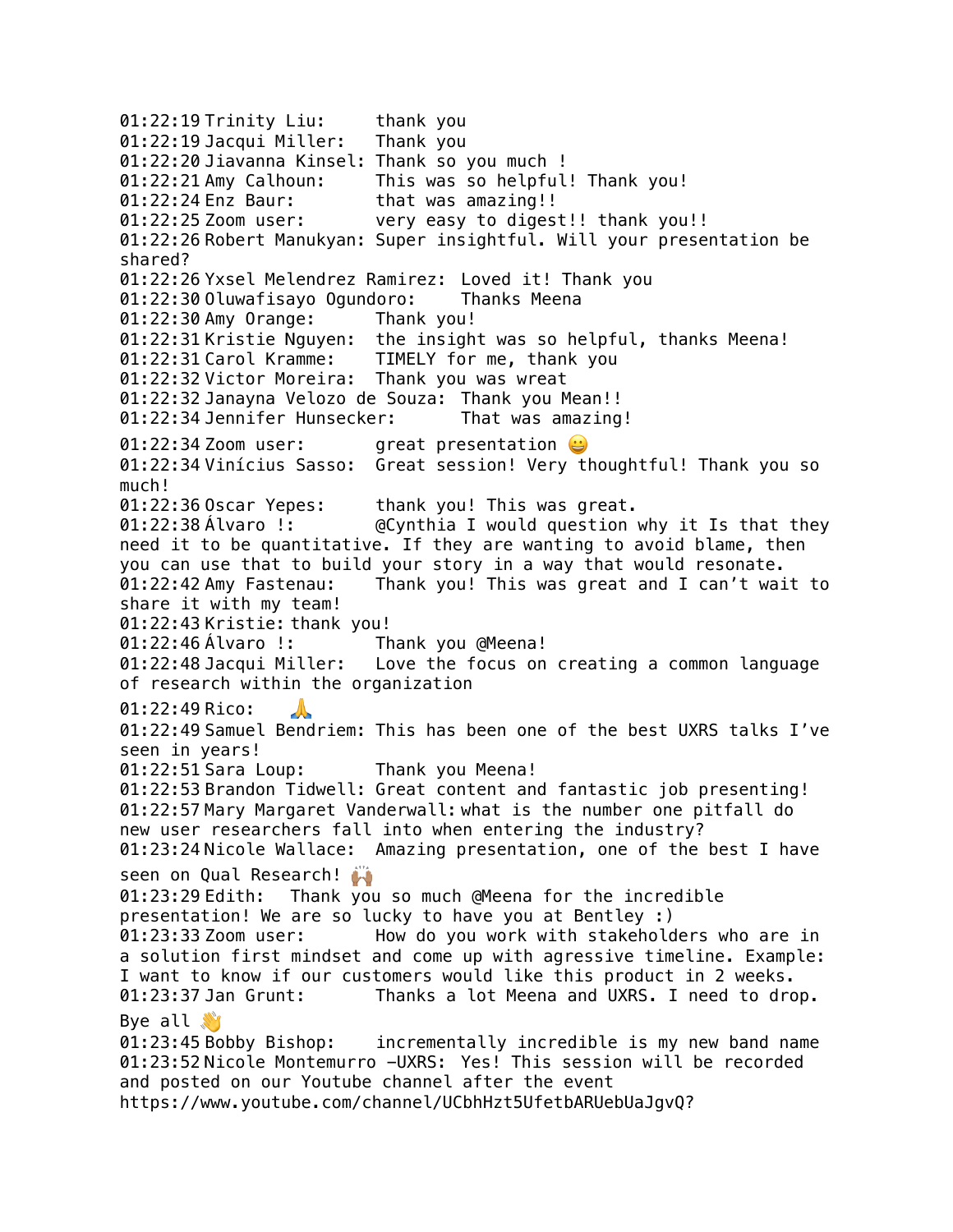view\_as=subscriber 01:24:03 Elizabeth Hafner: This was incredibly insightful! Thanks so much for sharing your knowledge with us!! 01:24:21 Gabriel Morais: @Marianne, any survey at the end of the interview can gave quantitative data. With enough people u can make a confidence interval to make the ONE statement to quantitative trusted. (Quantifying User Experience is a good book) 01:25:01 Nicole Montemurro -UXRS: Haha @Bobby good band name! 01:25:51 Carol Kramme: This may have been shared already - linked to from T&F website: https://uxpamagazine.org/designing-credible-studies/ 01:27:06 Edith: Thanks @Carol - super useful link 01:27:12 Michelle Sibenik: That is a very interesting point! Thank you 01:28:05 Carol Kramme: (Other link from T&F on NCredible Framework https://medium.com/twig-fish/ncredible-research-positioning-the-powerand-potential-of-research-using-a-reflection-and-5373adc371c0) 01:29:15 Eric Porras: Nice 01:29:31 Amy Fastenau: So true! 01:29:42 ADAM CHAFIN: Great presentation Meena! Thank you!! 01:29:44 Edith Garcia She/Her: welll said! research is about learning and not about being correct 01:29:56 Edith Garcia She/Her: that's when you pivot your hypothesis 01:31:00 Nicole Montemurro -UXRS: Connect with us! Use our LinkTree with links to all our social media channels. https://linktr.ee/uxrs<br>01:31:02 Edith: @Edit 0Edith Garcia love that part - research is 100% about learning *L* 01:31:35 Janet S: Is anyone using a different process from the one laid out in this presentation - if so, how is it different? 01:34:42 Edith: @Janet S I think my personal process take is derived from a psychological concept called the wise mind - where there is a rational and emotional element that combines to yield the best decisions 01:34:58 He Huai Hsu: quant answer what and qual answer why  $01:35:11$  Edith: The qualitative is important  $-$  because we are human and it provides narrative and details that cannot be contained in numbers 01:35:22 Alex Marga: Thank you so much for such a brilliant talk!! 01:36:09 Edith: Quantitative is important both for finding out answers that we might have intuited but are actually not correct based on the data and for understanding the "means" and the outliers - where they exist  $-$  the breadth and depth of information in a consumable way 01:36:48 Edith: In my view, you cannot understanding the full picture without having some amount of both 01:36:54 Thi Hannah Chau: Thanks Meena for touching base on the quantitative and qualitative topics! Very insightful! 01:37:12 Janet S: Thx @Edith - I'll check it out - From The Wise Mind Institute?  $01:37:16$  Edith: Sorry to drop off  $-$  thanks again for a great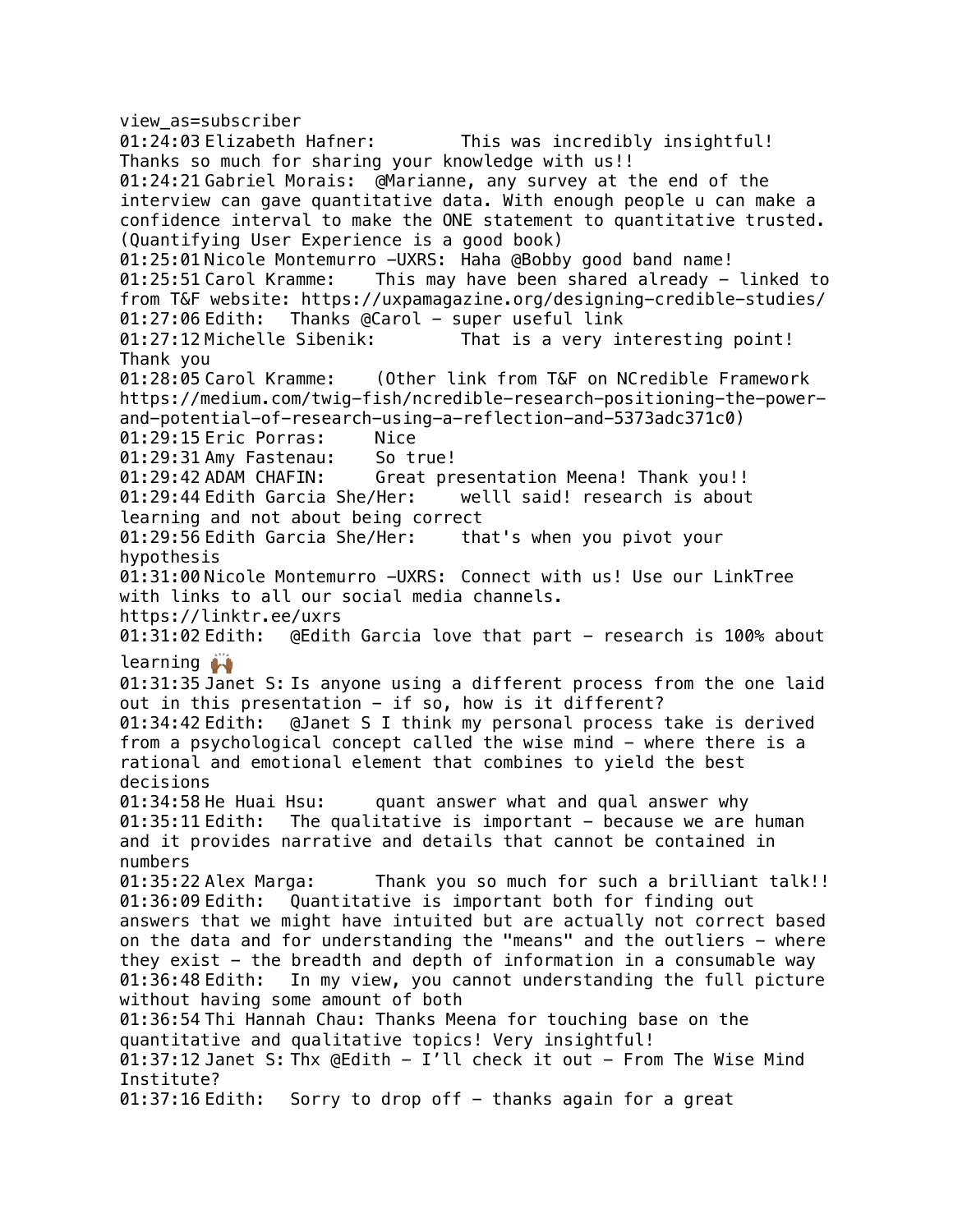presentation and interactive experience! 01:37:17 Janani Jay (she/they): Kinda wild that we still have to defend qualitative research when we have so much evidence towards its value, and also how unusable so much quantitative data actually can be 01:37:33 Edith: It is actually from Dialectical Behavioral Therapy! 01:37:41 Edith: the "wise-mind" term 01:37:51 Álvaro !: yeah. It's a yes and... lol 01:37:56 Janani Jay (she/they): They both have their uses! 01:37:57 Vinícius Sasso: Qual + quant - triangulate, people! 01:38:40 LeeAnn Maryeski: That's such a helpful question to use when performing that analysis 01:38:51 Jay Rogers: There was a reference to a medium article about the phase 1 Align workshop, but I'm having difficulty finding it 01:39:10 Leila Carballo: this was it: https://medium.com/twig-fish/ ncredible-research-positioning-the-power-and-potential-of-researchusing-a-reflection-and-5373adc371c0 01:39:15 LeeAnn Maryeski: I think it's this one: https://medium.com/ twig-fish/ncredible-research-positioning-the-power-and-potential-ofresearch-using-a-reflection-and-5373adc371c0 01:39:24 Jay Rogers: Thank you! 01:39:27 LeeAnn Maryeski: Nevermind - Leila is faster to the trigger;) 01:39:28 Janet S: Quantitative can be very dangerous - because often the output data is trusted implicitly at face value because it is numbers and yet often the way the questions were asked, the order they were asked in, the audience they were asked of, etc., can truly impact the validity of the numbers but seldom are they challenged. Qual owns its "messy data" status that requires us as humans, together, to interpret, discuss and agree directions coming out of the discussions! 01:40:06 Veronica Wojnas: YES Janet 01:40:46 Dane Tingleff: How to determine when a feature just makes a participant feel good versus whether it would actually be good for them? 01:41:50 Seyma Toker: Can you tell more about how you elicit the "ideal" story from the users as part of the gathering process? 01:43:02 Janet S: Sorry I have to jump, but thanks UXR Collective, Lauren, Meena and the audience for lively chat  $-$  for a great hour away from a hefty qual interviewing schedule!!! 01:43:22 Jessica Wood: I have to jump UXR thanks Luren and Meedna!! 01:43:32 Roque Chavis: +1 Seyma 01:43:34 Janet S: Hope to see many of you at the QRCA Qual conference in May in San Diego - IRL!!! 01:43:35 Amy Fastenau: Brilliant! 01:45:19 Jose Lopez: Have to bounce now to wrap up my work day great event Meena (met you in Hal's class back in 2016/17 at Tufts University) and UX R&S! Looking forward to viewing the event recording and any audience questions I may have missed after signing off. 01:46:22 Álvaro !: One thing I find in the GC (where I work) is that as UX practitioners we need to do a better job of educating people on what we do, and also to link value and outcomes of what we are doing so that senior management can see the linkages to the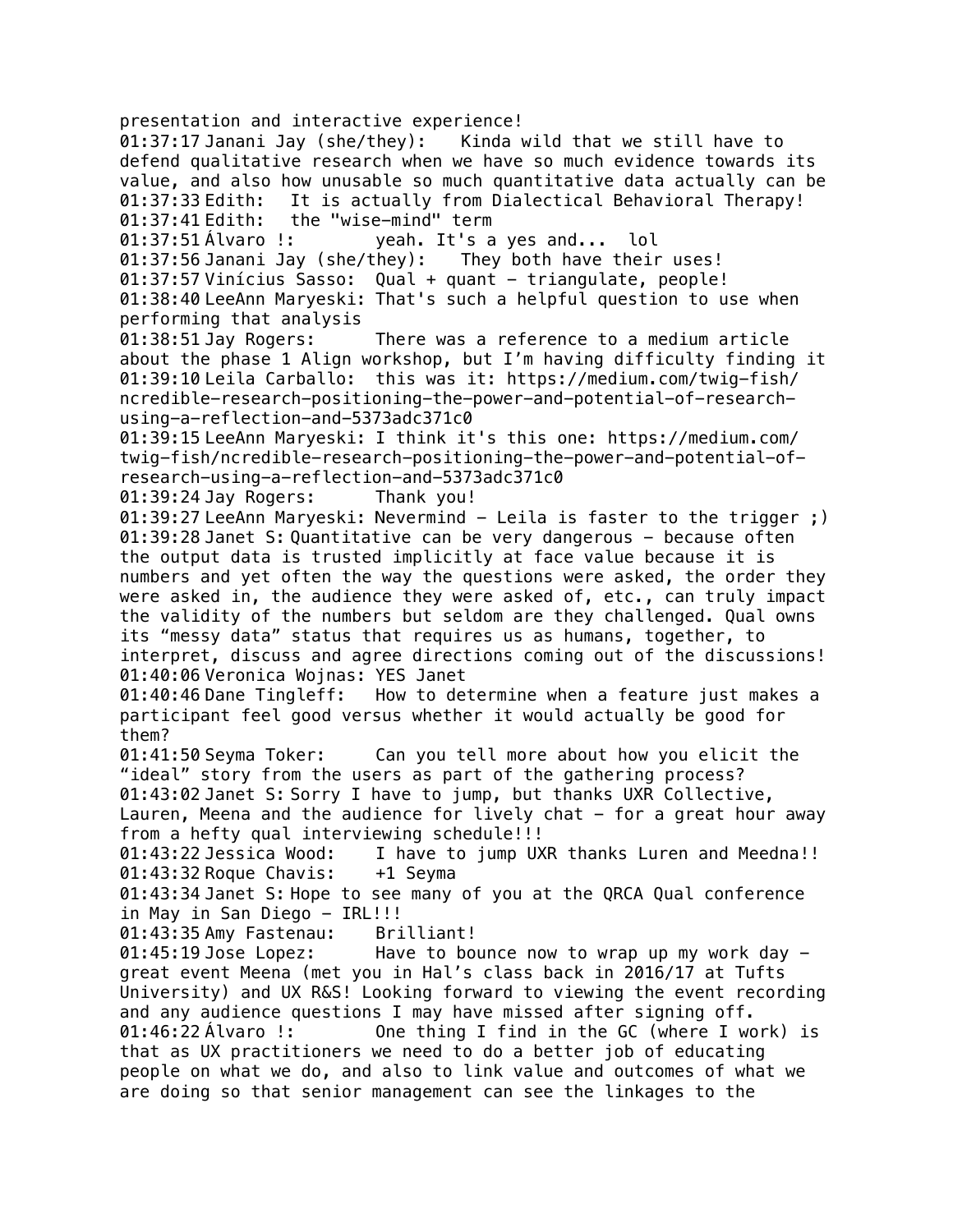outcomes that they are worried about. 01:46:39 Edith Garcia She/Her: great point Meena!!! people who are not researchers always try to boss around and tell us to have the data within a days time! HA! they have no idea how tedious data synthesis for qualitative data really is!!! 01:46:53 Nicole Montemurro -UXRS: Want to keep the conversation going? Sign up for our Slack channel! Fill in this form. https://forms.gle/4pFyZJyreEdvPWoZ6 01:46:58 Rajender Singh: this is so insightful !!! 01:47:17 Janani Jay (she/they): One of my favorite facilitation practices is practicing scripts, and I wish designers and researchers had the opportunity to play out these scripts that Meena is talking about with different kind of stakeholder pressures 01:47:52 Edith Garcia She/Her: ^^^^ this!!! ahha 01:48:31 LeeAnn Maryeski: I have to jump, but thank you so much for this session. Super informative! 01:49:10 Thi Hannah Chau: Really love this presentation - thank you for hosting! I have to get going but really, thank you for your time and insights. 01:49:31 Bobby Bishop: words are hard 01:49:55 Lydia: Thank you. This has been great. I have to get back to work, but keen to watch the recording again! 01:50:09 Rajender Singh: this is absolutely great presentation !! 01:51:20 Lauren Singer - UXRS: I'm stealing that one 01:51:29 Bobby Bishop: at least it is not used needles<br>01:51:45 Sevma Toker: Loved the metaphor idea! Loved the metaphor idea! 01:53:05 Bobby Bishop: have them do improv? 01:53:21 Nicole Montemurro -UXRS: Tell us what you thought of today's webinar: https://forms.gle/r8FCM9zCC41AWTN29 01:53:28 Jakkii Musgrave: This has been so great, thanks so much Meena and Lauren 01:53:31 Emily Zhang: this session is super helpful 01:53:38 Scott Lu: Thank you!!! 01:53:40 Remi Umanah: Thank you soo much 01:53:42 Aminta Montalvo: Thanks! 01:53:43 Marianne Carpentier: Thanks so much Meena! 01:53:44 Michelle Sibenik: Thank you 01:53:45 Parker Sorenson: Absolutely wonderful! Love the solid and specific advice and walkthrough 01:53:46 Kelsey Austin-King: Thank you!! 01:53:46 Michael Lau: thanks so much! very interesting 01:53:50 Álvaro !: Thank you both! 01:53:51 Sasha Ragin: Thank you Meena! 01:53:51 Molly Beaghan: Thank you Meena! 01:53:52 Alexis YEGNON:  $\frac{1}{\sqrt{2}}$ 01:53:53 Cindy Koh: thank you! 01:53:53 Daniel Hayward: thank you, this was really informative! 01:53:53 Terri Lovins: many thanks 01:53:54 jing ge-stadnyk: Thank you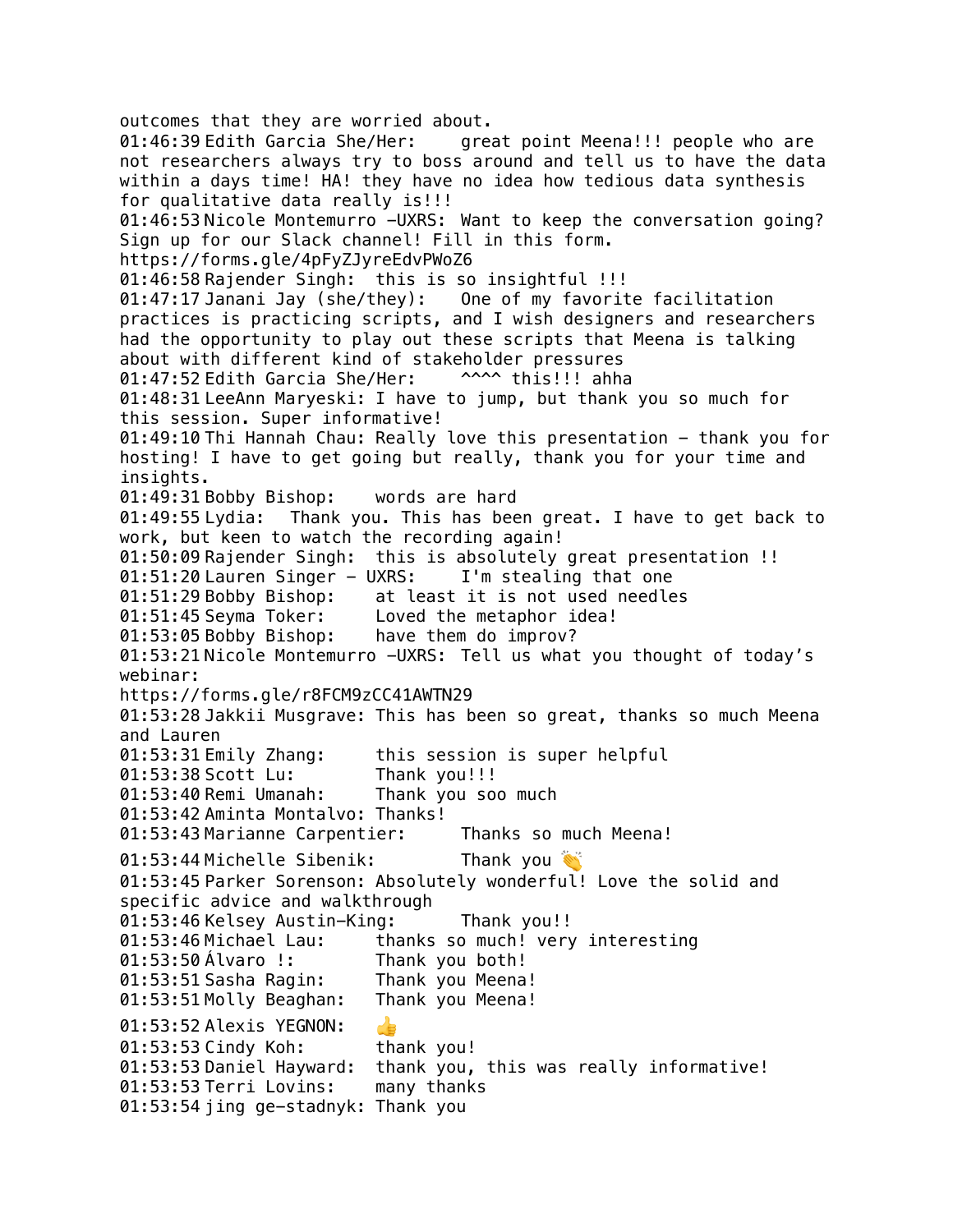01:53:54 Atria Azarmi: Thanks 01:53:55 Shazi N: Thank you Meena! 01:53:56 Janani Jay (she/they): Thank you so much Meena! 01:53:58 MW: thank you!! 01:53:58 Jaya: Thank you<br>01:53:58 Jacqui Miller: Thank you so much!!! 01:53:58 Jacqui Miller: 01:53:58 Lindsay Matthews: Thanks so much! This was so great!! 01:53:59 Ryan Adibi: Really enjoyable!! 01:54:01 Matthew Villahermosa: Thank you! 01:54:02 Andrea Williams: Thank you  $\heartsuit$ 01:54:02 Enz Baur: thank you 01:54:03 Ryan Gu: Thank you, Meena! Lauren! 01:54:05 Alexis YEGNON: 01:54:08 Nicholas Ranalli: Thank you! 01:54:08 Vinícius Sasso: Thank you! 01:54:14 Xiao: Thank you, Meena! 01:54:15 Julieta Treviño: Thank you!! 01:54:15 Dao Chantes: Thank you Meena! 01:54:16 Bobby Bishop: it resonated and residented in my head 01:54:23 Celeste Gomez: Thank you, great info! 01:54:25 Doug Dean: Thanks! Great presentation! 01:54:26 Sofia Quadros|Binni: Thank you so much, Meena!! 01:54:32 Nicole Montemurro -UXRS: Tell us what you thought of today's webinar: https://forms.gle/r8FCM9zCC41AWTN29 01:54:33 Adriana Grande: thank you! 01:54:33 S M: Great!! Thanks 01:54:37 Carol Kramme: Thank you Meena - bonus! 01:54:37 Edward Stull: Thank you, Meena 01:54:43 Carolyn Obata: Thank; you, Meena! 01:55:04 Satya Janakiram: Thank you Meena! 01:55:12 Nicole Montemurro -UXRS: Follow up Survey: https://forms.gle/ r8FCM9zCC41AWTN29 02:32:35 Nicole Montemurro -UXRS: Fill out our survey & tell us what you thought of today's webinar: https://forms.gle/r8FCM9zCC41AWTN296 02:33:38 Tom UX Chang: https://krisp.ai/ may reduce background noise. 02:34:08 Andrea Williams: I have to leave, but great to chat with everyone, and I enjoyed the presentation by Meeena  $\odot$ 02:34:16 Freddy Cruz: https://www.linkedin.com/in/freddycruz91/ 02:34:41 Nicole Montemurro -UXRS: Sign up for our Slack channel! Fill in this form. https://forms.gle/4pFyZJyreEdvPWoZ6 02:35:30 Tom UX Chang: linkedin.com/in/tomuxchang 02:37:34 Amy Fastenau: @Tom, does Krisp work in Teams? 02:38:03 Tom UX Chang: @Amy, I don't know, I've only used zoom. 02:38:12 Bobby Bishop: easier out by using leave 02:38:13 Iram .S: https://www.linkedin.com/in/shaikhiram/